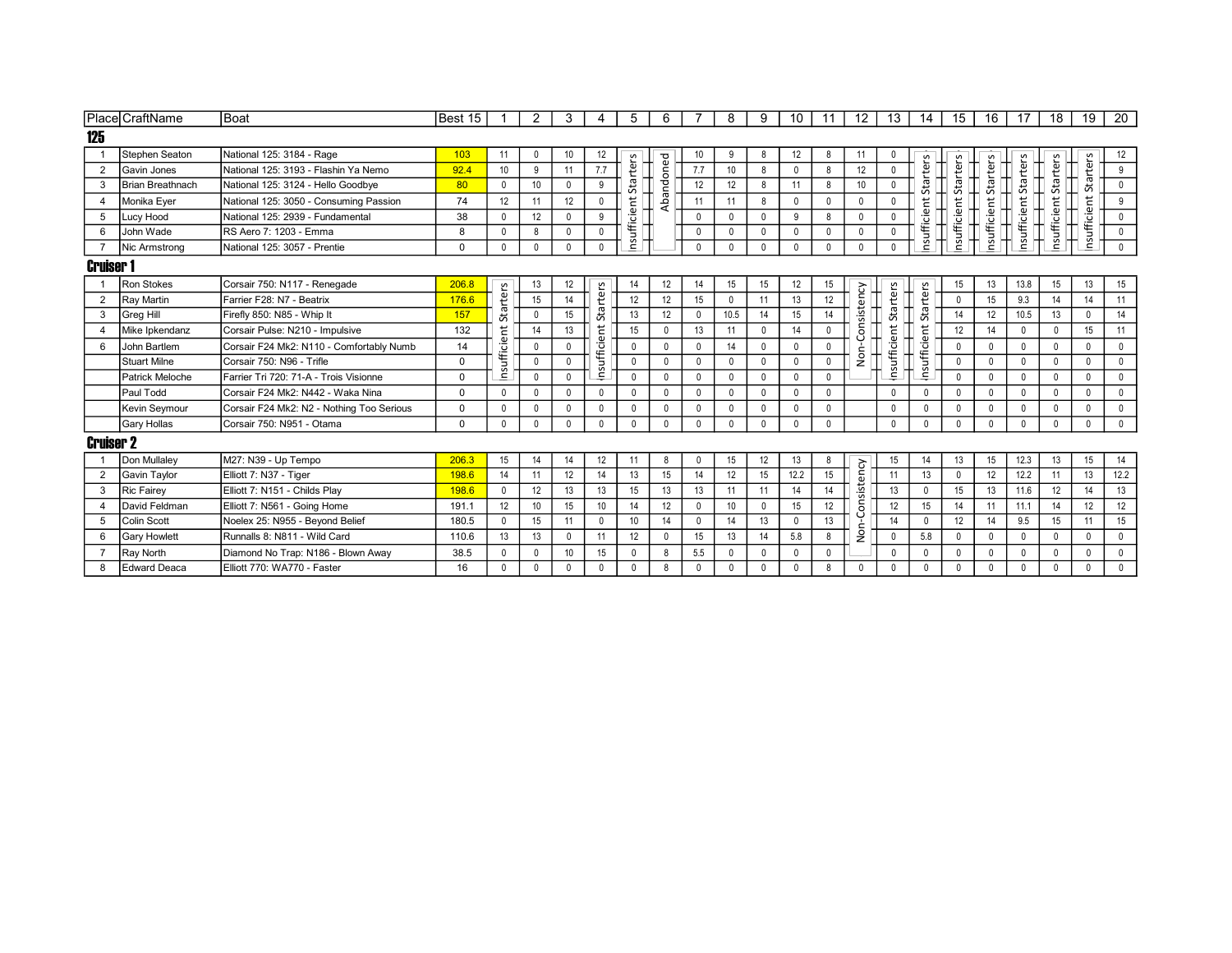|                   | Place CraftName  | Boat                             | Best 15 |    |              | 3               |              | 5                | 6        |              | 8               | 9            | 10              |              | 12             | 13             | 14             | 15              | 16           |     | 18              | 19           | 20           |
|-------------------|------------------|----------------------------------|---------|----|--------------|-----------------|--------------|------------------|----------|--------------|-----------------|--------------|-----------------|--------------|----------------|----------------|----------------|-----------------|--------------|-----|-----------------|--------------|--------------|
| <b>Cruiser 34</b> |                  |                                  |         |    |              |                 |              |                  |          |              |                 |              |                 |              |                |                |                |                 |              |     |                 |              |              |
|                   | Graeme Pennifold | Farr 7500: M7264 - Reddy or Knot | 185     | 14 | $\mathbf{0}$ | $\Omega$        | 15           | 14               | 4        | 14           | 14              | 6            | 14              | 0            |                | $\Omega$       | 12             | 14              | 13           | 13  | 11              | 12           | 15           |
| 2                 | Ben Ralph        | S80: N28 - Windmill              | 178     |    | $\mathbf{0}$ | $\Omega$        |              | 13               | 11       | 15           | 15              | 13           |                 | 8            | ency           | 14             |                | 13              |              | 15  | 10 <sup>1</sup> | 10           | 14           |
| 3                 | Ross Cargill     | Mb24: N200 - Accordando          | 169.9   | 12 | 12           | 12              | 12           | 11               | 13       | $\mathbf{0}$ | 11              | 15           |                 | 6            | sist           | 10             | 10             | 12 <sup>°</sup> | 10           | 8.9 | 15              | $\mathbf{0}$ | $\mathbf 0$  |
| 4                 | Owen Randell     | Top Hat 24: N56 - Masquerade     | 165.1   |    | $\Omega$     | 15              | 10           |                  | 14       | 12           | 8.7             | $\mathbf{0}$ | 12              | 9            | ã              | 8.7            |                | 9               | 12           | 8.7 | 12              | 15           | $\mathbf 0$  |
| 5                 | Susie Hood       | Red Witch: N64 - Porridge        | 152     | 15 | $\mathbf{0}$ | 13              | 13           | 15               |          |              | q               | 6            |                 |              | ٻ              | 15             |                | 11              | 15           | 14  |                 | 13           | 9            |
| 6                 | Nick Clayton     | Thunderbird 26: N1212 - Seafly   | 131     |    | 14           | 5               | $\mathbf{g}$ |                  | 15       | 10           | 13              | $\mathbf{0}$ | 9               | 12           | S <sub>o</sub> | 8              |                | 15              | 14           |     | $\Omega$        | $\mathbf{0}$ | $\mathbf 0$  |
|                   | John Collier     | Hood 23: N87 - Gypsy II          | 106.6   |    | $\Omega$     |                 |              | 10 <sup>10</sup> |          | 8            |                 | 12           |                 | $\mathbf{0}$ |                |                | 14             | 10              | 11           | 5.6 |                 | 14           | $\mathbf 0$  |
| 8                 | David Thewlis    | Red Witch: N257 - Summer Soul    | 89      |    | 15           | $\overline{7}$  | $\Omega$     |                  |          | $\Omega$     |                 | 14           |                 | 15           | $\Omega$       | 12             |                | $\Omega$        | $\mathbf{0}$ |     | 13              | $\mathbf{0}$ | 9            |
| 9                 | David DiLillo    | Noelex 25: N980 - Déjà vu Too    | 86.6    |    | 13           | 9               | $\circ$      | 12               |          | 13           |                 | $\Omega$     | 13              | $\mathbf{0}$ | $\Omega$       | 4.6            | 13             |                 | $\Omega$     |     | $\Omega$        | $\mathbf{0}$ | $\mathbf 0$  |
| 10                | Paul Roux        | Farr 6000: 6998 - Farr Fetched   | 77.2    |    | $\Omega$     | 11              |              | 4.1              | 12       | $\Omega$     |                 | 6            |                 | 13           |                | 13             |                |                 | 4.1          |     | 14              | $\mathbf{0}$ | $\mathbf 0$  |
| 11                | lan Smart        | Elliott 5.9: N1 - Adrenalin Rush | 65.4    |    | 11           | $\mathbf{g}$    | $\sim$       |                  | $\Omega$ | 11           |                 | 6            | 10              | $\Omega$     | $\Omega$       | $\Omega$       | 3.4            |                 | $\mathbf{0}$ |     |                 | $\Omega$     | $\mathbf 0$  |
| 12                | Martin Eyer      | Sabre 22: N14 - Solitaire        | 62      | 13 | $\mathbf{0}$ | 14              | <sub>9</sub> |                  |          | $\Omega$     |                 | $\mathbf{0}$ |                 | 11           | $\Omega$       | 11             |                |                 | $\mathbf{0}$ |     |                 |              | $\mathbf 0$  |
| 13                | Alex Marshal     | Red Witch: N48 - Witch Addiction | 48      |    | $\mathbf{0}$ |                 | 11           |                  | 10       | $\Omega$     |                 | $\mathbf{0}$ | 15              |              |                | $\Omega$       |                |                 | $\Omega$     |     |                 | 0            | $\mathbf 0$  |
| 14                | Peter Snow       | Holland 25: N111 - Stella        | 45      |    | $\mathbf{0}$ | 6               | $\Omega$     |                  | 4        | $\Omega$     | 10 <sup>°</sup> | $\mathbf{0}$ |                 | 14           | $\Omega$       |                | $\overline{2}$ |                 | $\mathbf 0$  |     |                 | $\mathbf{0}$ | 9            |
| 15                | Mark Christie    | Red Witch: N505 - Forcera        | 44      |    | $\Omega$     | 10 <sup>°</sup> |              |                  |          | $\Omega$     |                 | 11           |                 |              | $\Omega$       | 9              |                |                 | $\mathbf{0}$ |     |                 |              | $\mathbf{0}$ |
| 16                | Rob Loughman     | Swarbrick 20: N65 - Osprey       | 30      |    | $\mathbf{0}$ | $\Omega$        | $\Omega$     |                  | $\Omega$ | $\Omega$     |                 | $\mathbf{0}$ | $6\overline{6}$ | $\Omega$     | $\Omega$       | $\Omega$       | 15             |                 | $\mathbf 0$  |     | $\Omega$        | $\mathbf{0}$ | 9            |
| 17                | Rob Spinks       | SS20 SK: N8 - Anastasia          | 28      |    | $\Omega$     | $\Omega$        | $\Omega$     |                  | $\Omega$ | $\Omega$     |                 | $\mathbf{0}$ |                 | $\Omega$     |                |                |                | 8               | $\mathbf{0}$ | 12  |                 | $\Omega$     | $\mathbf 0$  |
| 18                | Peter Twiby      | Sabre 22: N133 - Meggie 2        | 25      |    | $\Omega$     |                 | $\Omega$     |                  |          |              |                 | $\Omega$     |                 | $\Omega$     | $\Omega$       |                |                |                 | $\Omega$     |     | $\Omega$        | 11           | $\mathbf 0$  |
| 20                | Greg Sexton      | Red Witch: N88 - True Blue       | 22      |    | $\mathbf{0}$ | $\Omega$        | $\Omega$     |                  | $\Omega$ | $\Omega$     |                 | $\mathbf{0}$ |                 |              | $\Omega$       | $\overline{z}$ | $\Omega$       | 6               | $\mathbf{0}$ |     | $\Omega$        | $\mathbf{0}$ | $\mathbf 0$  |
| 21                | Steve Tate       | Mb24: 280 - Countdown            | 14      |    | $\mathbf{0}$ |                 | 14           |                  |          |              |                 | 0            |                 |              |                | $\mathbf{0}$   |                |                 | $\Omega$     |     |                 |              | $\mathbf 0$  |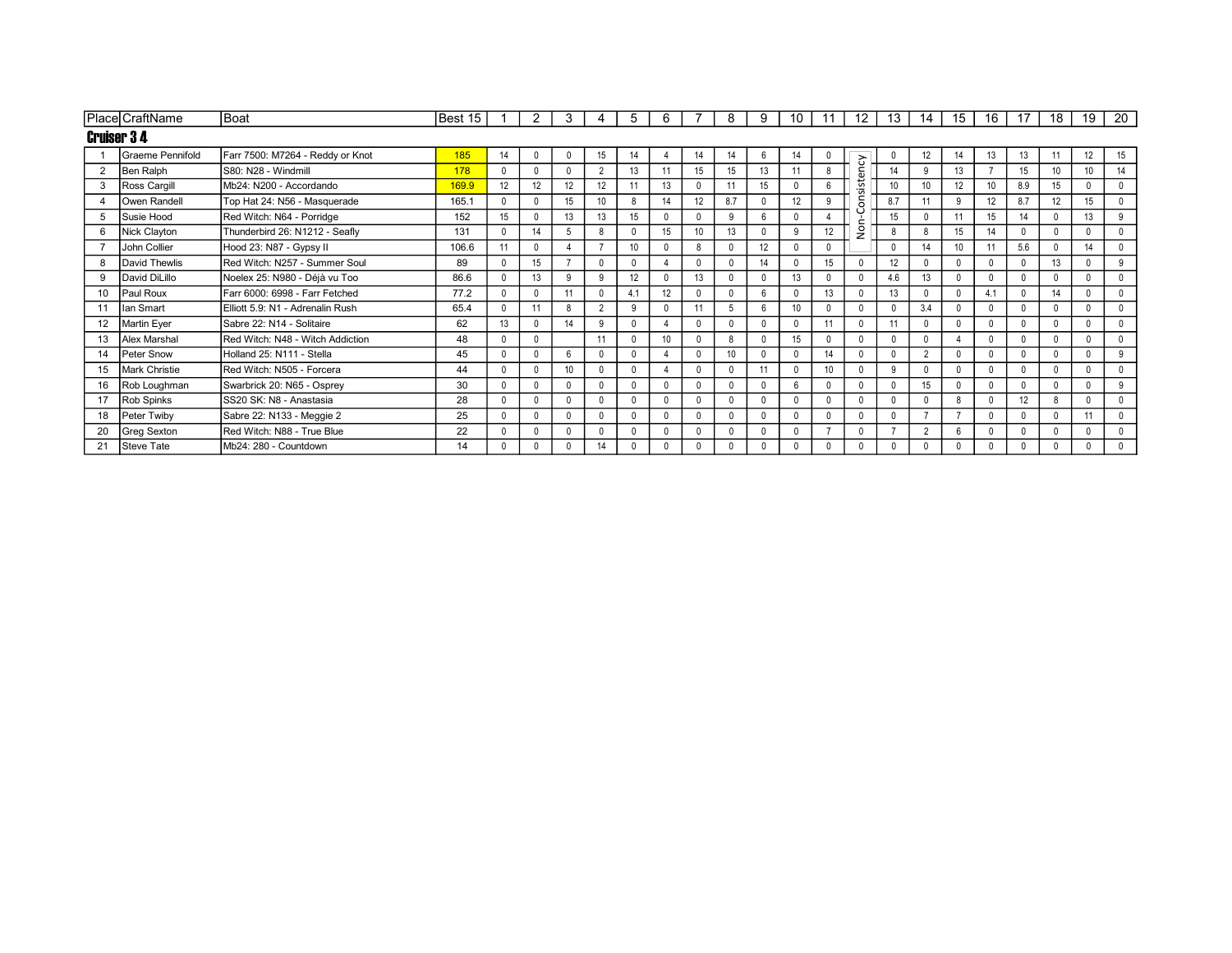|                | PlacelCraftName          | Boat                                  | Best 15 | -1           | 2            | 3            |              | 5            | 6            |              | 8            | 9            | 10           | 11           | 12           | 13           | 14           | 15           | 16           | 17           | 18           | 19           | 20           |
|----------------|--------------------------|---------------------------------------|---------|--------------|--------------|--------------|--------------|--------------|--------------|--------------|--------------|--------------|--------------|--------------|--------------|--------------|--------------|--------------|--------------|--------------|--------------|--------------|--------------|
| <b>H16</b>     |                          |                                       |         |              |              |              |              |              |              |              |              |              |              |              |              |              |              |              |              |              |              |              |              |
|                | <b>Glenn Fairey</b>      | Hobie 16: 43 - Sails Machine          | 608.8   | 43           |              | 39           | 44           | 38.8         | 45           | 31           | 35           | 44           | 37           | 28           | 43           | 38           | 37           | 42           | 36           | 34           | 37           | 44           | 41           |
| $\overline{2}$ | Darren Smith             | Hobie 16: 114872 - Blew By You        | 598.8   | 34           |              | 32           | 34           | 39           | 41           | 43           | 34           | 43           | 35           | 43           | 37           | 37           | 43           | 39           | 43           | 36.8         | $\mathbf{0}$ | 42           | 43           |
| 3              | Peter Hancock            | Hobie 16: 112059 - For Plav           | 594     | 41           | bandoned     | 41           | 43           | 45           | $\mathbf 0$  | 39           | 44           | 29           | 40           | 28           | 41           | 45           | 33           | 34           | 42           | 44           | 33           | $\mathbf 0$  | $\mathbf 0$  |
| 4              | John Bateson             | Hobie 16: 111957 - Piston Broke       | 586     | 36           |              | 42           | 45           | 34           | 29           | 38           | 33           | $\mathbf{0}$ | 34           | 28           | 45           | 40           | 41           | 25           | 38           | 45           | 44           | 36           | 35           |
| 5              | Sven Paschburg           | Hobie 16: 114587 - Barely Legal       | 581.1   | 32           |              | 31           | 38           | 43           | 29           | 42           | 42           | 29           | 38           | 28           | 44           | 39           | 44           | 44           | 39           | 41           | 35.1         | $\mathbf 0$  | 28           |
| 6              | Lance Wood               | Hobie 16: 112188 - Crack n Wood       | 580.7   | 44           |              | $\mathbf 0$  | 33           | $\mathbf{0}$ | 37           | 37           | 41           | 39           | 31           | 41           | 42           | 41           | $\mathbf{0}$ | $\mathbf{0}$ | 45           | 28.7         | 43           | 38           | 40           |
| $\overline{7}$ | Rod Hodgkin              | Hobie 16: 115082 - Fat Chance         | 579.5   | 45           |              | 45           | 36           | 36           | 39           | $\mathbf{0}$ | $\mathbf{0}$ | 0            | $\mathbf{0}$ | 28           | 38           | 42           | 36           | 43           | 37           | 30.5         | 45           | 37           | 42           |
| 8              | <b>Andy Perver</b>       | Hobie 16: 114659 - Hobie Wan Kenobi   | 552.8   | $\mathbf{0}$ |              | 44           | 35           | 37           | 29           | 44           | 31.5         | 29           | 43           | 28           | 35           | 31           | 35           | 31           | 32.3         | 42           | 33           | 43           | 36           |
| 9              | <b>Brad Quartermaine</b> | Hobie 16: 114846 - Liquid Asset       | 552     | 38           |              | 40           | 39           | 40           | 42           | $\mathbf 0$  | $\mathbf{0}$ | 40           | 39           | 28           | $\mathbf{0}$ | 43           | 38           | 45           | 41           | 40           | $\mathbf{0}$ | 39           | $\mathbf 0$  |
| 10             | Cam Owen                 | Hobie 16: 115555 - Orange Whip ? HCAP | 548.3   | 0            |              | 35           | 28           | 38           | 43           | 40           | 38           | 45           | 28           | 45           | 34           | 32           | 34           | 30           | $\mathbf 0$  | 30.3         | 39           | $\mathbf 0$  | 37           |
| 11             | <b>Trevor Hughes</b>     | Hobie 16: 115666 - Budgie Smuggler    | 535     | $\mathbf{0}$ |              | 38           | 40           | 41           | 29           | 45           | 40           | $\Omega$     | 33           | 28           | 36           | 34           | 45           | 41           | $\mathbf{0}$ | $\mathbf{0}$ | $\Omega$     | 40           | 45           |
| 12             | Phil Smyth               | Hobie 16: 115122 - Tektite            | 487     | 35           |              | 37           | 37           | 42           | $\mathbf{0}$ | 41           | 45           | $\mathbf{0}$ | 30           | 28           | $\mathbf{0}$ | $\mathbf{0}$ | 39           | $\Omega$     | 44           | 43           | 38           | $\mathbf{0}$ | 28           |
| 13             | <b>Jess Symonds</b>      | Hobie 16: 115092 - One More           | 432     | 37           |              | 34           | $\Omega$     | $\mathbf 0$  | 29           | $\mathbf 0$  | 36           | $\mathbf{0}$ | 44           | 28           | 40           | 44           | 32           | 32           | $\mathbf{0}$ | $\mathbf 0$  | $\mathbf{0}$ | 32           | 44           |
| 14             | Mark Landwehr            | Hobie 16: 113656 - Breeze N By        | 430.2   | 40           |              | 40           | $\Omega$     | $\mathbf{0}$ | $\mathbf{0}$ | 34           | 43           | 42           | 45           | 28           | $\mathbf{0}$ | 33           | 22.6         | 22.6         | $\mathbf{0}$ | $\mathbf{0}$ |              | 41           | 39           |
| 15             | <b>Russell Whitfield</b> | Hobie 16: 39 - Monkey Business        | 420.2   | 30           |              | 29           | $\Omega$     | 35           | 40           | 35           | 29           | 29           | 32           | $\Omega$     | 22.1         | $\mathbf{0}$ | 40           | 38           | $\mathbf{0}$ | 39           | $\Omega$     | 22.1         | $\mathbf 0$  |
| 16             | <b>Steve Harland</b>     | Hobie 16: 111984 - Six-1-go           | 408     | $\mathbf{0}$ |              | 43           | 42           | 44           | 29           | 33           | 37           | 29           | 41           | $\Omega$     | 39           | 29           | 42           | $\mathbf 0$  | $\mathbf 0$  | $\Omega$     | $\mathbf{0}$ | $\mathbf{0}$ | $\mathbf 0$  |
| 17             | Jason Spencer            | Hobie 16: 115072 - Ricochet           | 387     | 42           |              | 33           | 41           | $\mathbf 0$  | $\mathbf 0$  | $\mathbf 0$  | $\mathbf{0}$ | 29           | 42           | $\mathbf{0}$ | $\mathbf 0$  | $\mathbf 0$  | $\Omega$     | 35           | 40           | $\mathbf 0$  | 42           | 45           | 38           |
| 18             | <b>Trent Robson</b>      | Hobie 16: 114754 - These Davs         | 292.2   | $\mathbf{0}$ |              | 30           | $\Omega$     | $\mathbf{0}$ | 38           | $\mathbf 0$  |              | 29           | 29           | 42           | $\mathbf{0}$ | 30           | $\Omega$     | 37           | $\mathbf 0$  | $\mathbf{0}$ | 41           | 16.2         | $\mathbf 0$  |
| 19             | Matt Faulkner            | Hobie 16: 111796 - Blow Me            | 281     | $\mathbf{0}$ |              | 36           | $\Omega$     | $\mathbf 0$  | 44           | $\mathbf{0}$ | $\Omega$     | 41           | $\mathbf{0}$ | 44           | $\mathbf{0}$ | 36           | $\mathbf{0}$ | 40           | $\mathbf{0}$ | $\mathbf 0$  | 40           | $\mathbf 0$  | $\mathbf 0$  |
| 20             | Reid Champion            | Hobie 16: 114584 - Bobcat II          | 236.7   | 33           |              | 33           | $\Omega$     | $\mathbf 0$  | $\mathbf{0}$ | 30           | 32           | $\mathbf 0$  | $\mathbf{0}$ | $\Omega$     | $\mathbf{0}$ | 0            | 10.7         | 36           | $\mathbf{0}$ | 34           | $\mathbf{0}$ | $\mathbf{0}$ | 28           |
| 21             | Kevin Inder-Smith        | Hobie 16: 115197 - Diamond Cutter     | 207     | 39           |              | $\mathbf 0$  | $\Omega$     | $\mathbf 0$  | $\mathbf 0$  | $\mathbf 0$  | 39           | 29           | 36           | $\mathbf{0}$ | $\mathbf 0$  | $\mathbf 0$  | $\mathbf{0}$ | $\mathbf 0$  | $\mathbf 0$  | $\mathbf 0$  | 36           | $\mathbf 0$  | 28           |
| 22             | Lachy Owen               | Hobie 16: 108450 - Spare Parts        | 139     | $\Omega$     |              | 25           | 28           | $\mathbf{0}$ | 29           | 32           | $\mathbf{0}$ | $\mathbf{0}$ | 25           | $\Omega$     | $\mathbf{0}$ | $\mathbf{0}$ | $\Omega$     | $\mathbf{0}$ | $\mathbf 0$  | $\mathbf 0$  | $\Omega$     | $\mathbf{0}$ | $\mathbf 0$  |
| 23             | Robin Dinsdale           | Hobie 16: 113739 - Man vs Wild        | 135     | $\Omega$     | $\mathbf{0}$ | $\mathbf{0}$ |              | $\mathbf{0}$ | $\Omega$     | 36           |              | 38           | $\mathbf{0}$ | 28           | 33           | $\mathbf 0$  | $\mathbf{0}$ | $\mathbf{0}$ | $\mathbf{0}$ | $\mathbf{0}$ | $\Omega$     | $\mathbf{0}$ | $\mathbf{0}$ |
| 24             | Paul Christofel          | Hobie 16: 10499 - Huey                | 115     | $\Omega$     | 0            | $\Omega$     | $\Omega$     | 0            | $\mathbf 0$  | $\mathbf 0$  | $\mathbf{0}$ | $\mathbf 0$  | 25           | $\Omega$     | 30           | 0            | 27           | $\mathbf{0}$ | 33           | $\mathbf 0$  | $\mathbf{0}$ | $\mathbf 0$  | $\mathbf 0$  |
| 25             | Killian Zimmowitch       | Hobie 16: 111652 - Canouches          | 96      | $\Omega$     | $\mathbf 0$  | $\mathbf 0$  | $\Omega$     | $\mathbf 0$  | $\mathbf 0$  | $\mathbf 0$  | $\mathbf{0}$ | $\mathbf{0}$ | $\mathbf{0}$ | $\Omega$     | $\mathbf 0$  | $\mathbf 0$  | $\Omega$     | 28           | $\mathbf 0$  | 34           | $\Omega$     | $\mathbf 0$  | 34           |
| 26             | Gavin Colbv.H16          | Hobie 16: 113111 - Guma               | 35      | $\mathbf{0}$ | $\mathbf{0}$ | $\mathbf{0}$ | $\Omega$     | $\mathbf 0$  | $\mathbf 0$  | $\mathbf 0$  | $\mathbf{0}$ | $\mathbf{0}$ | $\mathbf{0}$ | $\mathbf{0}$ | $\mathbf{0}$ | 35           | $\mathbf{0}$ | $\mathbf{0}$ | $\mathbf 0$  | $\mathbf 0$  | $\mathbf{0}$ | $\mathbf{0}$ | $\mathbf 0$  |
| 27             | Audca ???                | Hobie 16: 113111.1 - Rheeic           | 33      | $\Omega$     | 0            | $\mathbf{0}$ | $\Omega$     | $\mathbf{0}$ | $\mathbf{0}$ | $\mathbf{0}$ | $\mathbf{0}$ | $\mathbf{0}$ | $\mathbf{0}$ | $\Omega$     | $\mathbf{0}$ | $\mathbf{0}$ | $\mathbf{0}$ | 33           | $\mathbf{0}$ | $\mathbf 0$  | $\Omega$     | $\mathbf{0}$ | $\Omega$     |
| 28             | <b>Adrian Fratelle</b>   | Hobie 16: 113884 - Taco Rapp          | 32      | $\Omega$     | 0            | $\mathbf 0$  | 32           | $\mathbf 0$  | $\mathbf 0$  | $\mathbf 0$  | $\mathbf{0}$ | $\mathbf{0}$ | 0            | $\Omega$     | 0            | 0            | $\Omega$     | $\mathbf{0}$ | $\mathbf 0$  | $\mathbf 0$  | $\mathbf{0}$ | $\mathbf 0$  | $\mathbf 0$  |
| 29             | Phil Epps                | Hobie 16: 114735 - No Excuse          | 31      | $\mathbf{0}$ | $\mathbf 0$  | $\mathbf 0$  | $\mathbf{0}$ | $\mathbf 0$  | $\mathbf 0$  | $\mathbf 0$  | $\mathbf{0}$ | $\mathbf 0$  | $\mathbf{0}$ | $\mathbf 0$  | $\mathbf 0$  | $\mathbf 0$  | 31           | $\mathbf 0$  | $\mathbf 0$  | $\mathbf 0$  | $\Omega$     | $\mathbf 0$  | $\mathbf 0$  |
| 30             | Robin Dinsdale.1         | Hobie 16: 113739.1 - Man Vs Wild      | 29      | $\mathsf{O}$ | $\mathbf{0}$ | $\mathbf 0$  | $\Omega$     | $\mathbf{0}$ | $\mathbf 0$  | $\mathbf 0$  | $\mathbf{0}$ | $\mathbf{0}$ | $\mathbf{0}$ | $\Omega$     | $\Omega$     | $\mathbf 0$  | $\mathbf{0}$ | 29           | $\mathbf 0$  | $\mathbf{0}$ | $\Omega$     | $\mathbf 0$  | $\mathbf 0$  |
| 31             | Duncan Ray               | Hobie 16: tba - Duev                  | 28      | $\mathbf{0}$ | $\mathbf{0}$ | $\mathbf{0}$ | 28           | $\mathbf{0}$ | $\mathbf{0}$ | $\mathbf{0}$ | $\mathbf{0}$ | $\Omega$     | $\mathbf{0}$ | $\Omega$     | $\Omega$     | $\mathbf{0}$ | $\mathbf{0}$ | $\mathbf{0}$ | $\mathbf{0}$ | $\mathbf{0}$ | $\Omega$     | $\theta$     | $\mathbf{0}$ |